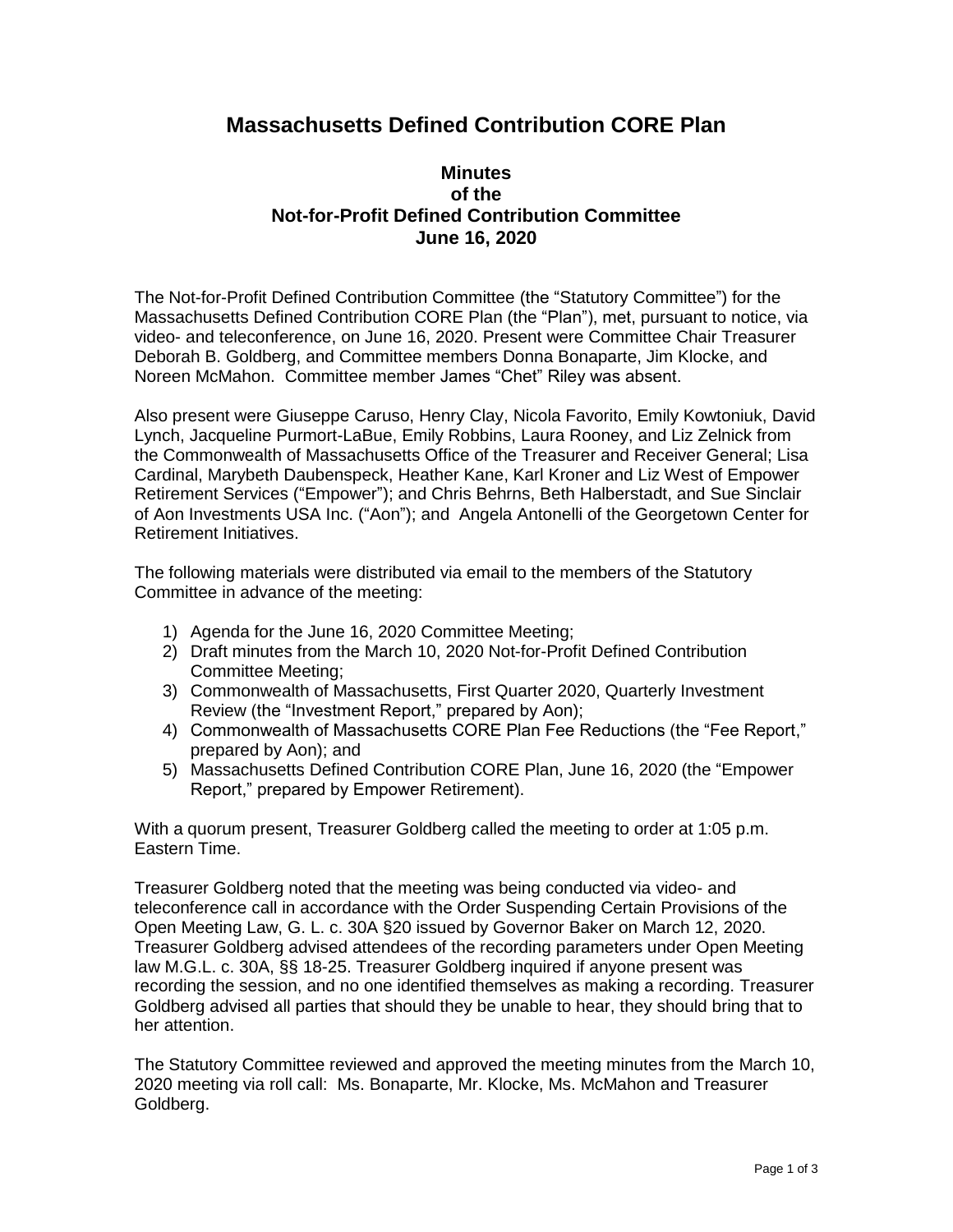Mr. Behrns directed the Statutory Committee to the Investment Review report and presented the report's analysis via videoconference. He reviewed the state of the overall economy, the domestic and international equity markets, the bond markets and other capital markets through March 31, 2020 and commented on the year-to-date market volatility. Mr. Behrns reported on the Plan's asset allocation and performance of investments held in the Plan as of March 31, 2020 and April 30, 2020 as compared to benchmarks and other relevant aspects of the funds offered considering the Plan's Investment Policy Statement.

Referring to the Fee Report, he informed the Statutory Committee that the investment fees for all funds offered in the Plan have been reduced. Reviewing the report via videoconference, he noted the reductions were the result of fee concessions from both State Street Global Advisors regarding its underlying fund fees (effective May 31, 2020) and Aon in its role as Outsourced Chief Investment Officer and investment manager to funds held in the Plan became effective April 30, 2020.

Mr. Kroner directed the Statutory Committee to the Empower Report and presented it via videoconference. Ms. Daubenspeck informed the Statutory Committee of Empower's response to the coronavirus pandemic with respect to its employees, business continuity, data security, and community support through an increased match of employee donations.

Mr. Kroner, Ms. Cardinal, Ms. West and Ms. Kane reviewed the report and commented on the following areas:

- The Plan's asset growth, contribution inflows, and managed account usage;
- At Ms. Bonaparte's prompting, participant activity related to full and partial withdrawals through March 31, 2020 was reviewed. Ms. Rooney noted that she continues to watch distribution activity closely;
- **•** Participant activity related to the investment of contributions, auto-enroll and web usage;
- Formal and verbal notification of 10 new adopting employers year-to-date in 2020, noting the outreach approach and reasons contributing to the win;
- The pause in prospecting and sales activity during the second quarter of 2020 due to the coronavirus outbreak, and the pipeline of prospects interested in the Plan;
- In a concession on its own fees, Empower's \$625 start-up fee reduction for employers that commit to join the Plan between May 15 and August 31, 2020;
- Details of a proposed start-up fee discount available to members of the Massachusetts Nonprofit Network beginning January 2021; and
- An update on the 2020 digital marketing campaigns through March 31, 2020.

During the course of the conversation, Mr. Klocke asked Mr. Kroner and Mr. Lynch to compare the participant activity in the Plan as compared to the Commonwealth of Massachusetts Employees Deferred Compensation Plan ("the SMART Plan") or Empower's other clients. Mr. Lynch responded that participant activity is comparable to the SMART Plan noting that the high adoption rate of each plans' respective target date funds and managed accounts assist participants navigating through periods of market volatility. Ms. Halberstadt asked Mr. Kroner how many employers are contributing a matching contribution and to what extent, if any, participating employers in the Plan have changed the matching contribution resulting from cash flow concerns resulting from the outbreak. Mr. Lynch responded that 75% of the participating employers currently offer an employer contribution.